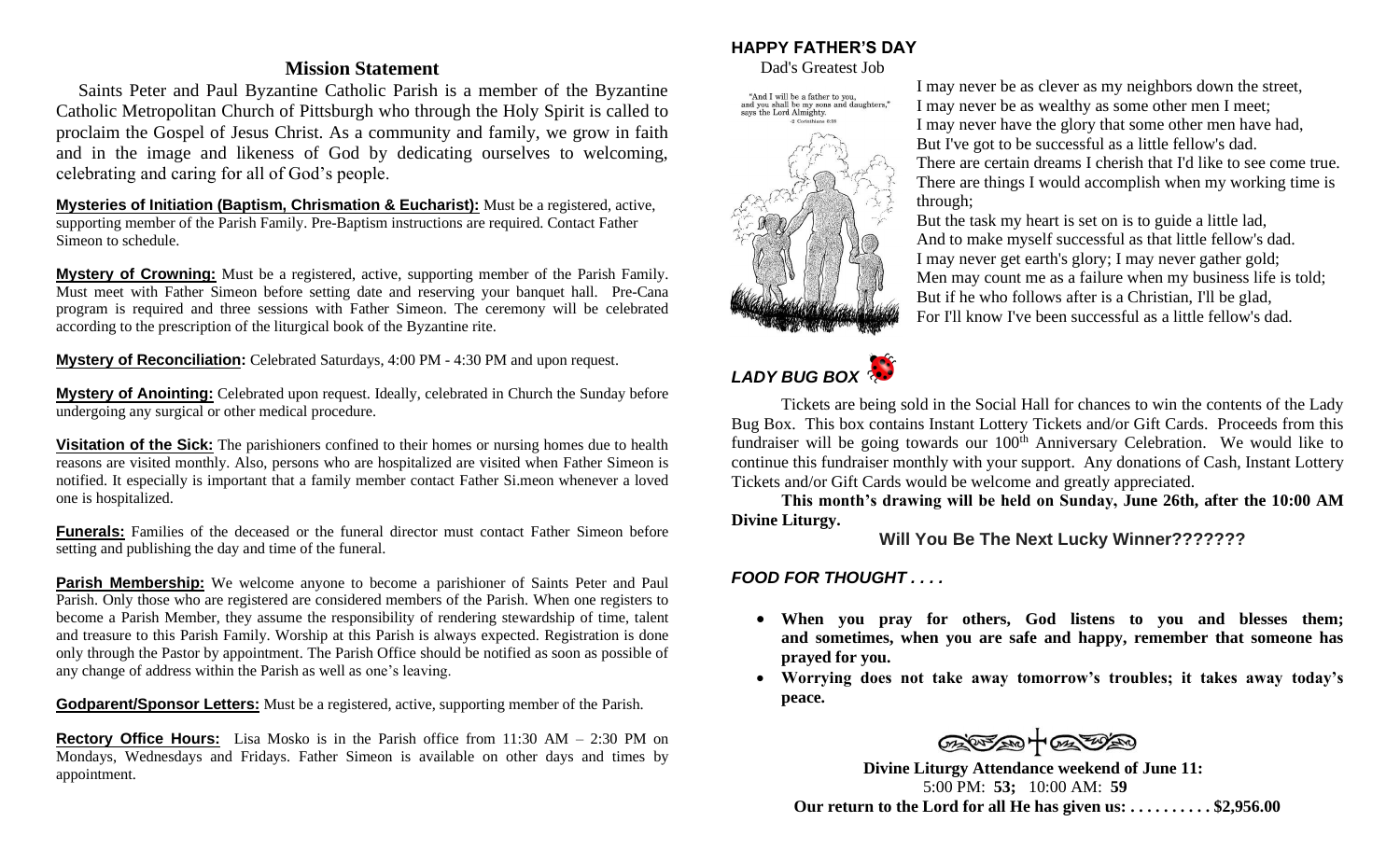

- ➢ **HAPPY FATHER'S DAY!** *PLEASE PICK UP YOUR "GIFT" AFTER THE DIVINE LITURGY.*
- ➢ **Mon., June 27** Church Cleaning Party 9 AM Noon. Come lend a helping hand.
- ➢ **Wed., June 29 SS. Peter and Paul Feast Day. Holy Day of Obligation.**
- ➢ **Wed., June 29** SS. Peter and Paul Feast Day Celebration. See information below.
- **Wed., July 6** St. Vincent de Paul Meals Program  $9 AM 2 PM$ .

# NO ARACTER CARDO

**APOSTLE'S FAST: June 13 thru June 28 We recommend meatless Wed. & Fri. & to be kinder to each other. This is in preparation for the Feast of SS. Peter and Paul.** *REAR CARDARY CARRO* 

### **FEAST OF SS. PETER AND PAUL CELEBRATION WED., JUNE 29 - LITURGY AT 5:00 PM FOLLOWED BY DINNER AT DILUCIA'S AT 6:30 PM**

### **THIS IS THE LAST WEEKEND TO SIGN UP!**

\$15.00 – includes Dinner and Entertainment for Parishioners (those registered with envelopes.);

\$25.00 – includes Dinner and Entertainment for Non-Parishioners and Guests. \$10.00 – Children 12 and under.

Entertainment: The Comedy & Magic of Eric Thompson (See brochures in the Social Hall.)

**PREPAYMENT IS REQUIRED. Payment will be accepted after each Liturgy in the Social Hall on the weekends of June 18-19.**

## **PRAYERS**

*Please continue to keep Father Simeon in your prayers.* 

# JUNE 19, 2022 SCHEDULE OF DIVINE SERVICES

| Sunday       |         | 19 June SECOND SUNDAY AFTER PENTECOST. The Holy<br>Apostle Jude, Brother of the Lord.                                                                                                                                                                                                  |
|--------------|---------|----------------------------------------------------------------------------------------------------------------------------------------------------------------------------------------------------------------------------------------------------------------------------------------|
| (Sun. Vigil) |         | 5:00 PM Remembrance of Fathers<br>10:00 AM Remembrance of Fathers                                                                                                                                                                                                                      |
| Monday       |         | 20 June The Holy Martyr Methodius, Bishop of Patara. Our<br>Holy Father Nicholas Cabasilas.<br><b>No Divine Services</b>                                                                                                                                                               |
| Tuesday      |         | 21 June The Holy Martyr Julian of Tarsus.<br><b>No Divine Services</b>                                                                                                                                                                                                                 |
| Wednesday    |         | 22 June The Holy Martyr Eusebius, Bishop of Samosata.<br><b>No Divine Services</b>                                                                                                                                                                                                     |
| Thursday     | 23 June | Our Holy Martyr Agrippina. Repose of the Blessed<br><b>Bishop Martyr Ioan Suciu.</b><br><b>No Divine Services</b>                                                                                                                                                                      |
| Friday       |         | 24 June BIRTH OF THE HOLY PROPHET, FORERUNNER<br>AND BAPTIST JOHN.<br><b>No Divine Services</b>                                                                                                                                                                                        |
| Saturday     |         | 25 June Post-festive Day of the Feast of the Birth of St. John the<br>Baptist. The Holy Venerable Martyr Febronia.                                                                                                                                                                     |
| (Vigil Lit.) |         | 5:00 PM + John Hoso - Hoso family                                                                                                                                                                                                                                                      |
| Sunday       | 26 June | THIRD SUNDAY AFTER PENTECOST. Our Venerable<br>Father David of Thessalonica. The Passing of the<br>Blessed Martyr the Priest Nicholas Konrad and the<br>Blessed Martyr the Cantor Vladimir Pryjma (1941). The<br>Passing of the Blessed Martyr the Priest Andrew Ishchak<br>$(1941)$ . |
|              |         | 10:00 AM + Eugenia Vesa & + Dr. Bohdan Czepak – Janet Turne                                                                                                                                                                                                                            |